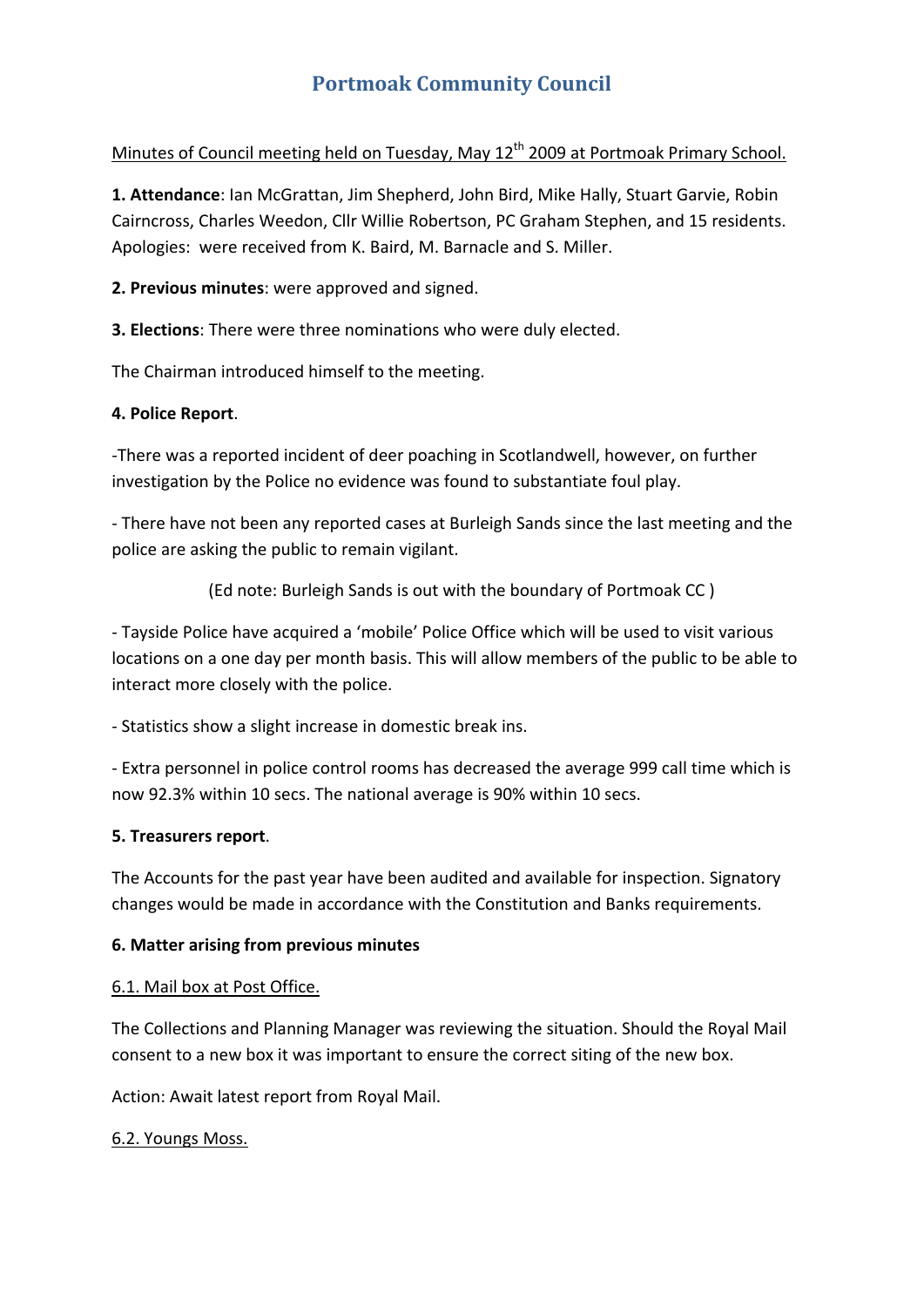Cllr Barnacles sent the CC a copy of a letter from P&KC planning dept. dated April 23 $^{\text{rd}}$  2009 detailing their response to a new application. The application was not validated for a number of reasons. The letter suggested that against a background of local concern the applicant submit a comprehensive proposal.

A resident raised a number of issues concerned with the status of the planning applications for the site and it was agreed there was a difficulty in determining the present status.

Action: Cllr Robertson agreed to request an up to date paper trail of the applications

## 6.3 Single Plan

The Chairman gave a summary of the impact that the new single plan could have to the local area and highlighted the previously expressed concern that in its conception the plan could be thought to lose the importance of those things that matter a great deal to the residents of Kinross‐shire. With regard to the new document it was noted that the period of initial consultation ended in June 09 although pleased to note the theme of consultation and communication throughout the document.

Action: Write to Peter Marshall giving invitation to attend CC to give presentation.

## 6.4 Convention of PKC Community Councils

This committee met twice a year and was attended by the previous Chairperson.

Action: Chairman to maintain links and report as necessary.

## 6.5 Bee hives in Kinnesswood

Following the concern raised at the previous meeting two issues were explored.

1. Harm to the public. The law is quite clear. If there is a problem with the little beasties, Community Councils do not have the power to apply for a Court order to have the hives removed. Any action rests entirely with the residents. It was noted that the primary school have made parents aware of the beehive situation highlighting any possible problems.

2. Access to the property. The general access arrangements to the site, including servicing the beehives, the condition of the site and property on the site are a concern of the CC.

Action: The CC would seek answers relating to responsibility and access.

## 6.6 Windfarm at Westfield

The secretary has written to Fife Council requesting any further information on this subject, also contacted the respective Chairman of the Cardenden CC explaining the information received from Defence Estates.

Action: Item closed

## **7. Subcommittee reports**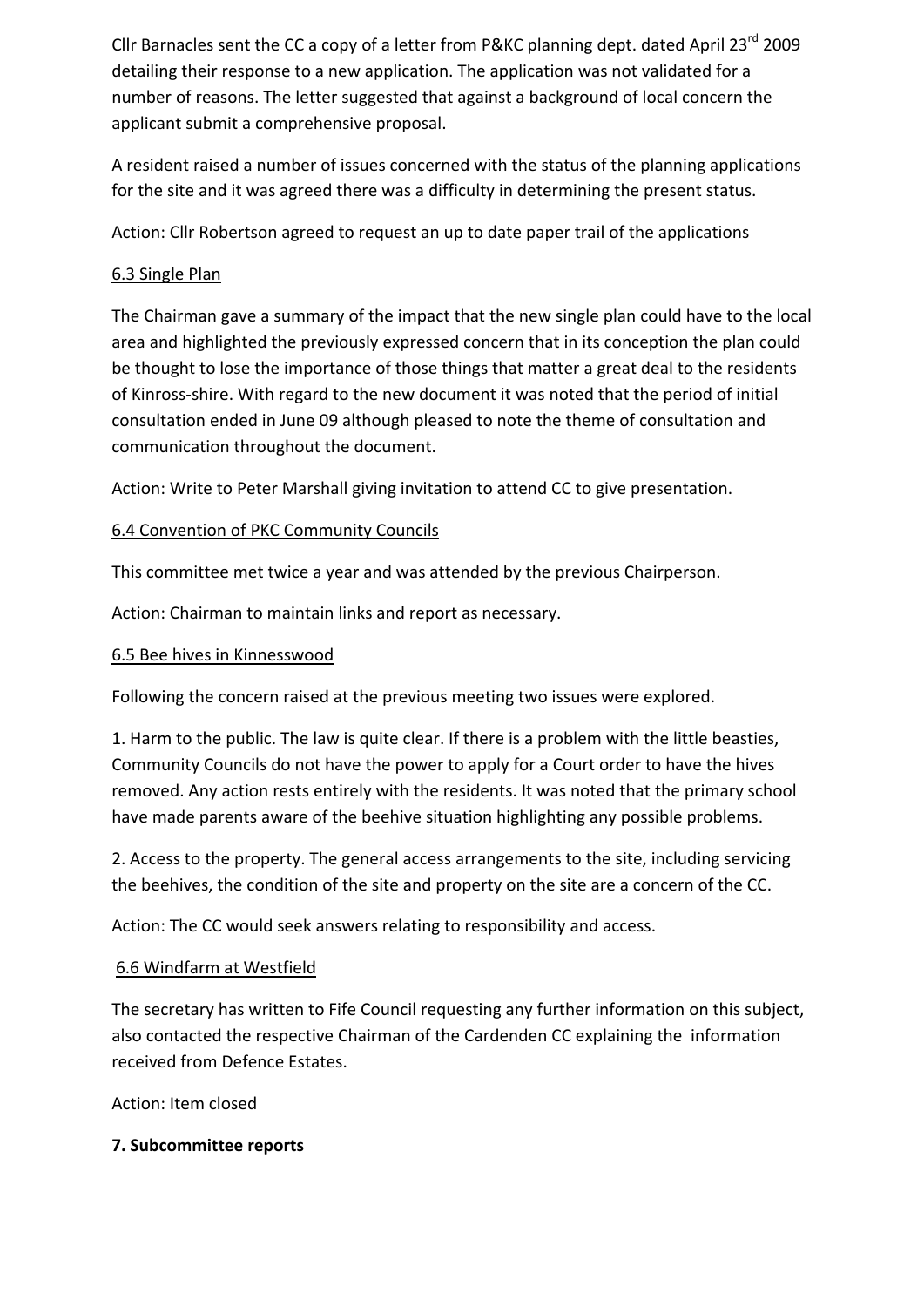#### Paths Group

The information boards for the Michael Bruce Way were nearing completion. It was thought that a 'nominal' group of people could get together to discuss all the paths in the area. An 'event' might be arranged to publicize the completion of the boards.

Water damage had still to be repaired on the Way and it was hoped to receive some financial assistance.

A path between the villages on the high side of the road had been discussed for a long time and there was money available from P&KC. The Woodland Trust would want to start planting the recently acquired ground by September this year so it was important to start / finalize negotiations.

The Gliding Union Plans included having a path way from the Loch Access Route to the Farm shop and money was possibly available from Perth and Kinross Trust.

A member of the public said he noted that path ways were appearing within Perthshire joining up small areas of habitation and asked if this was a Council standard. He was advised to write to Cllr Robertson.

## Planning Group

Two points were made, first, there were times when the CC received copies of planning applications and required to comment before the next CC was due to meet and there was not sufficient time for the CC members to fully justify a decision. In these cases a formal objection would allow further time for discussion. Second, it was not thought appropriate for the CC to make any comment with regard to householder applications.

Applications discussed at the meeting:‐

1. 09/00561/FUL Extension to house, Burnside Cottage, Easter Balgedie, Kinross.

Action: No Comment

2. 09/00377/FUL Erection of general agricultural storage building, Kirkness Farm

Action: No comment

3. 09/00583/FUL Erection of replacement farmhouse and alterations to barn, Levenmouth Farm, Kinross.

Action: Objection, more information required including right of way.

4. 09/00696/FUL Erection of dwellinghouse and associated works, Wester Balgedie Farm, Wester Balgedie, Kinross.

Action: Objection, subject to plans

5. 09/00701/FUL Erection of a single 15kW wind turbine, Glenvale, Kinross.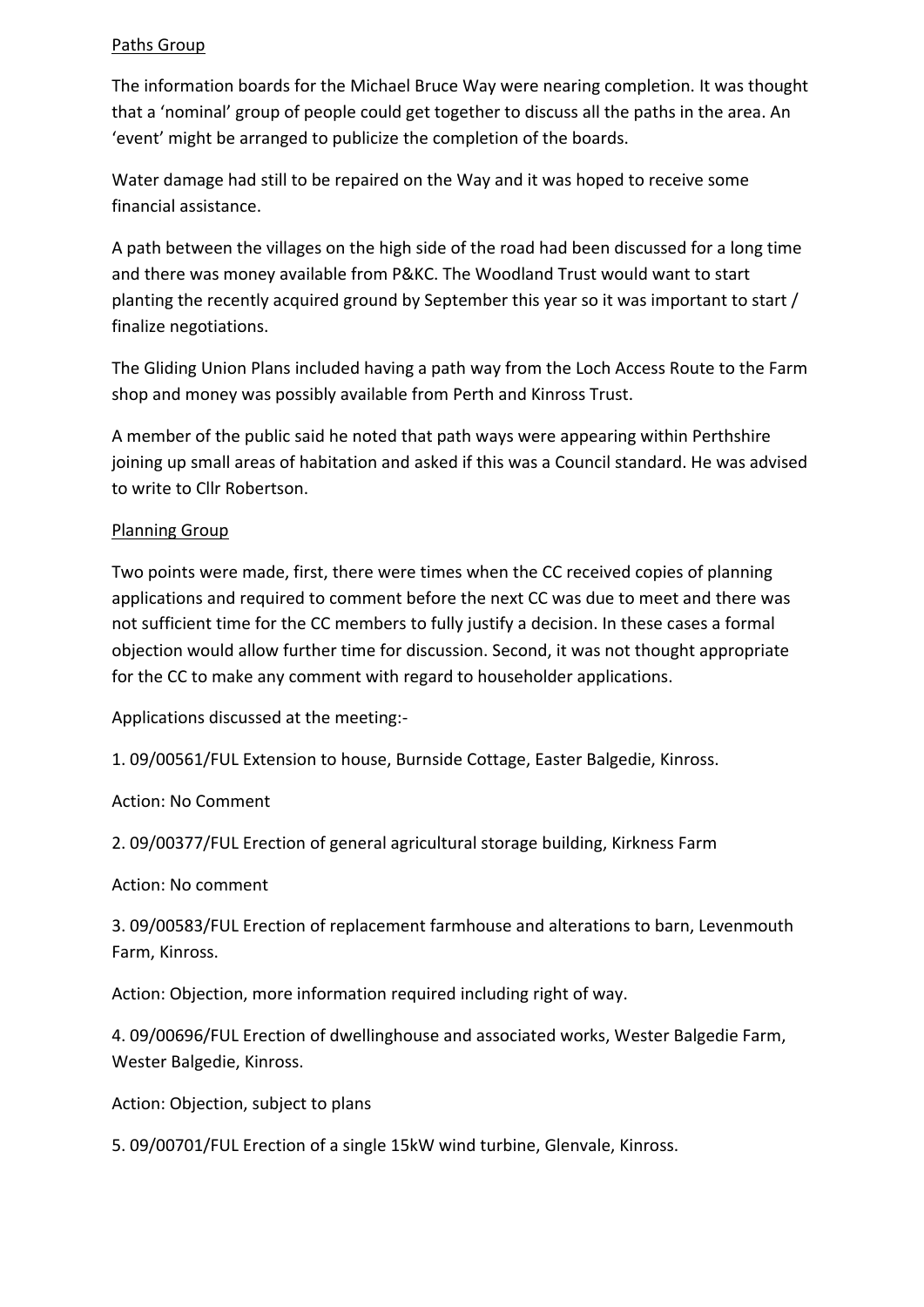Action: Request a formal consultation.

6. 09/00720/FUL Erection of dwellinghouse, Mid Bowhouse, Leslie.

Action: Request a formal consultation

A resident informed the meeting that she had received the Appeal Decision Notice, P/PPA/340/747, from the Scottish Government on land at Kilmagadwood, Scotlandwell based on application 08/01102/FUL dated 23<sup>rd</sup> May 2008. The decision was to dismiss the appeal and refuse to grant planning permission.

## Management Group

1. The Chairman spoke on the vision statement of the new Community Campus and the impact that the new facilities would have on the community as well as the school children. One problem which shows no improvement is the public transport arrangements to and from the campus from the Portmoak area especially out with 'normal' hours.

2. Perth Heritage Trust is highlighting the number of 'famous bridges' in our area.

3. Post Office Van, the driver of the van is aware that the facility is not being used very much and has asked the question how he could provide a better service. He has also requested time to speak at the next CC meeting.

# 3. Traffic calming.

An accident (luckily no one was seriously hurt) was reported on the morning of the CC meeting at one of the build outs. Police were still taking evidence when the Chairman visited Kinross Police Station in the afternoon and very little detail was available.

There had been problems and there had been a number of suggestions to overcome these problems. There had also been reports of important improvements to the numbers and size of vehicles using the roads and a suggestion that the build outs had reached the software manufacturers of Sat Nav equipment to provide alternative routes for larger vehicles. These reports were anecdotal and for every one against the idea there was probably one for it.

Once the agreed works have been completed, P&KC Roads dept. have asked for a 'settling' time, a period when these problems can be monitored and if necessary substantiated with hard evidence such as a mobile camera.

A resident raised issues regarding signage and resiting of the build outs. It was agreed that all complaints, concerns and comments would be forwarded to the P&KC Roads dept.

# **8. There were no PKC Councillor Reports**

# **9. AOB**

# 1. Kinnesswood in Bloom

E mail received from KIB asking for continued support of CC. Kinnesswood entered in the Beautiful Britain award competition. The main projects this year are:‐Community